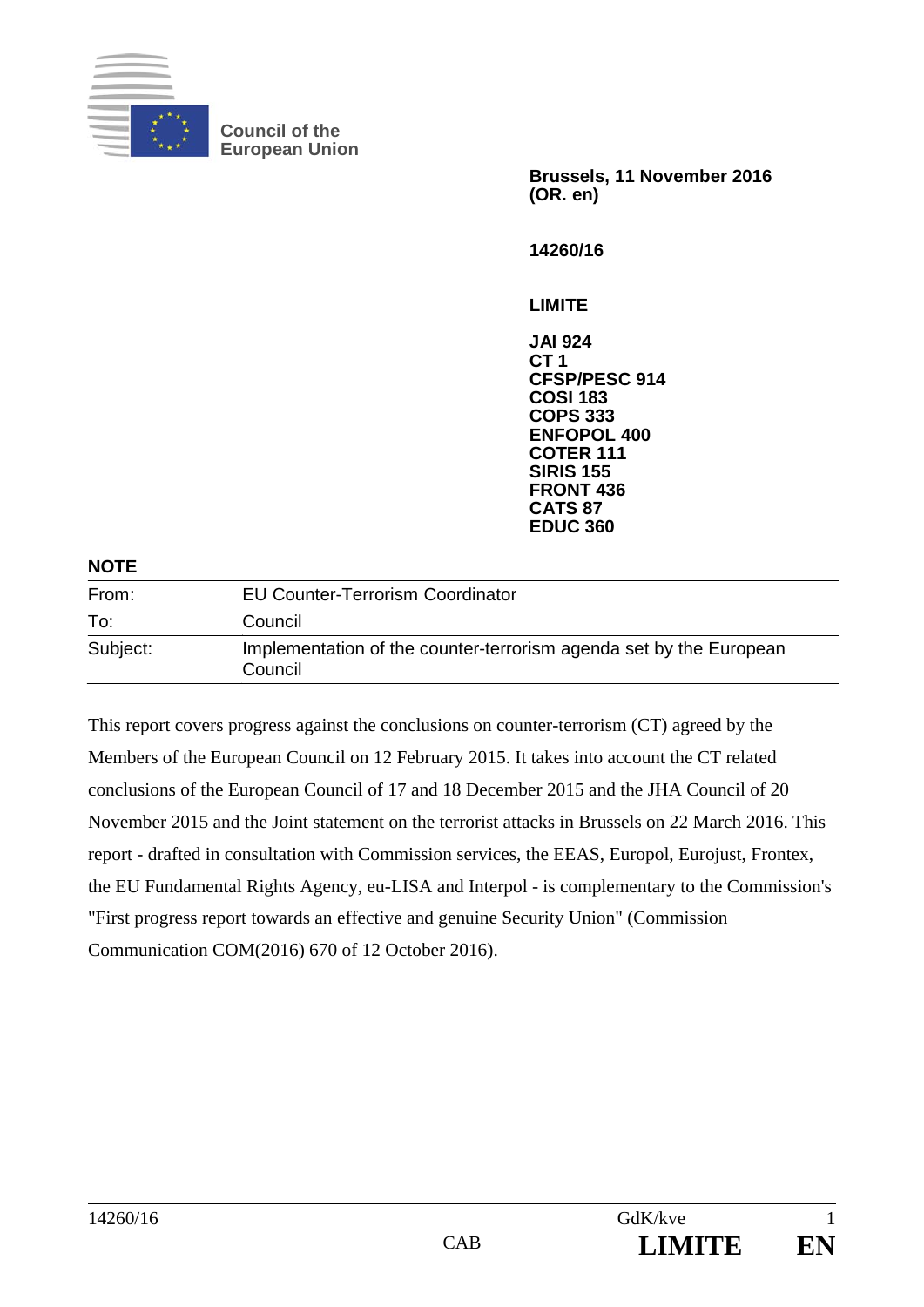# **The EU Counter-Terrorism Coordinator draws the following recommendations from the report:**

# *Roadmap*

1. Implementation of the Roadmap on information sharing adopted under the Netherlands Presidency should progress as a matter of priority. This is particularly relevant with regard to the use of the Schengen Information System (SIS II) for CT purposes.

# *PNR*

2. Member States should progress on the implementation of the Passenger Name Record (PNR) directive as a matter of priority and urgency.

# *Europol*

3. Member States should maintain a high volume and quality of contributions provided to Europol, while increasing the data quality, e.g. by contextual information for analysis purposes.

4. Those Member States particularly affected by the terrorist threat may wish to consider dedicating additional staff to the Joint Liaison Team (JLT) at Europol.

5. Member States' contributions to the EU Internet Referral Unit at Europol (both in terms of staff seconded and in relation to the volume of referrals) remain low and should be increased. Participation of Member States in the Referral Action Days (RAD) should also be increased, alongside the use of the capabilities of the EU Internet Referral Unit.

6. Further progress on cooperation between the European Counter-Terrorism Centre (ECTC) and the Counter-Terrorism Group (CTG) is needed while fully respecting Member States sole responsibility for national security. Some positive developments have been recorded recently in this respect.

7. Europol should receive budgetary support for second-line security checks in the hotspots as well as overall staffing levels as authorized by the Management Board.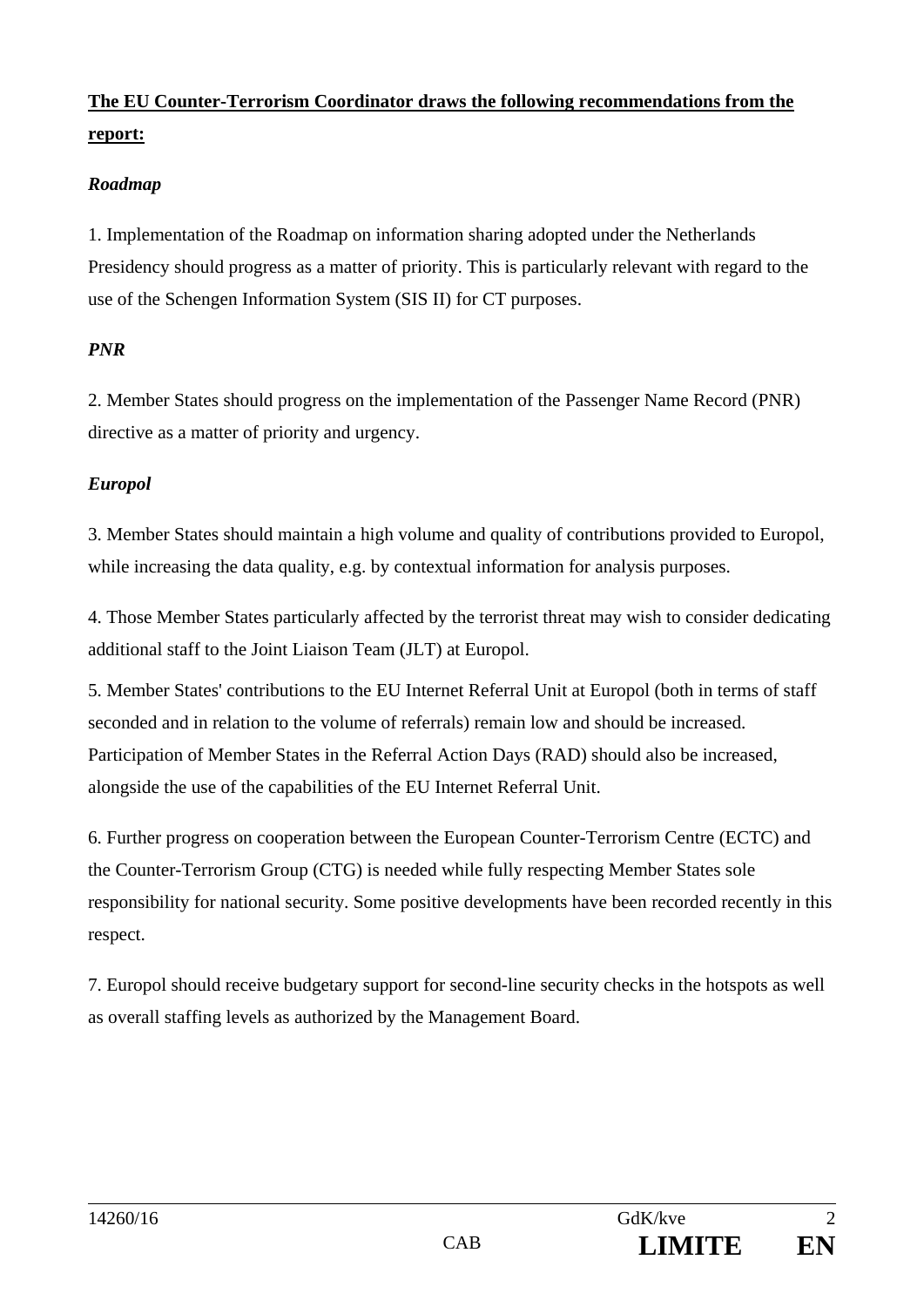8. Following the integration of Financial Intelligence Units Network (FIU.net) into Europol, steps should be taken by the Member States and Europol to strengthen the operational cooperation between the FIUs and law enforcement authorities. Member States should allow and encourage their FIUs to participate in Europol's foreign terrorist fighters pilot project. Legal obstacles at national level for FIUs to work directly with Europol should be addressed as a matter of priority.

#### *Eurojust*

9. Member States should continue to increase the exchange of information concerning terrorist offences with Eurojust and to transmit all such information on a regular basis in a timely and systematic manner.

10. Member States should further increase their use of Eurojust tools for operational coordination in counter-terrorism cases.

11. Eurojust should receive budgetary support to effectively deal with the increase in the number of terrorism cases, coordination meetings, Joint Investigation Teams (JITs) and processing and analysing information on prosecutions and convictions of terrorist offences. Eurojust's staffing levels should be reinforced to enhance Eurojust's involvement in the ECTC at Europol to improve coordination of investigations and prosecutions.

#### *Legislative measures*

12. The planned legal revision of the SIS framework should take into account interoperability as well as the business needs of Europol and facilitate the systematic cross-matching of biographic and - once the Automated Fingerprint Identification System (AFIS) for SIS II is operational - biometric data against Europol systems.

13. Law enforcement needs should be adequately reflected in the expected legislative review of the Visa Information System (VIS) framework and in the negotiations of the Eurodac regulation.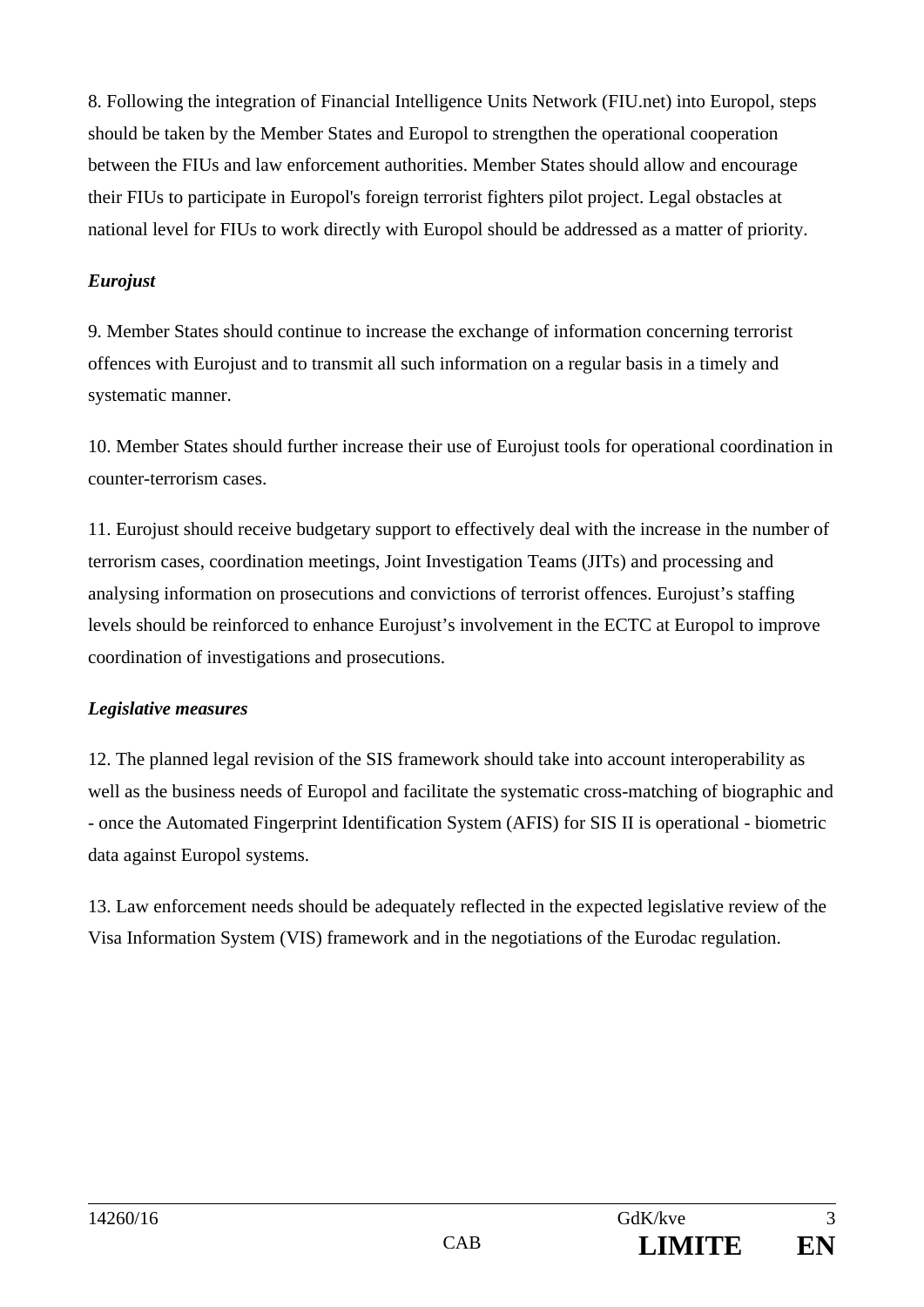14. Frontex should use its possibilities of information exchange under the recently adopted regulation and should be given access to the relevant databases, including the Entry-Exit System, which needs to be taken into account in the legislation on the databases.

# *Checks at external borders*

15. Member States are invited to upgrade technology relevant for systematic checks against relevant databases, where necessary.

16. The consultation of Interpol databases should be further increased as searches remain uneven across the Member States.

17. Member States are invited to ensure adequate feeding, deployment and consultation of FADO (False and Authentic Documents Online). The legal basis of the system, including its hosting and future development should be overhauled in order to ensure full integration with the developing EU information management architecture.

# *Security checks at hotspots*

18. A complete capacity for proper registration, including the security checks of the relevant databases in the hotspots, should be finalised as a matter of priority (interoperability of databases, staffing, processes, infrastructure).

19. Following agreement by Italy in September 2016 regarding secondary security checks involving Europol, guest officers from Europol for second-line security checks in Italy should be deployed as soon as possible, and the corresponding operational plan should be concluded. Progress needs to be made on the systematic checking of all relevant databases for all migrants, including the process for relocation, based on adequate security checks.

20. Referrals to Europol for second-line security checks should be made in all cases where persons need to be further checked, making full use of the deployment of Europol guest officers (in Greece, 1,490 persons were checked by Europol guest officers in October 2016, compared with 782 persons referred for checks up to September 2016).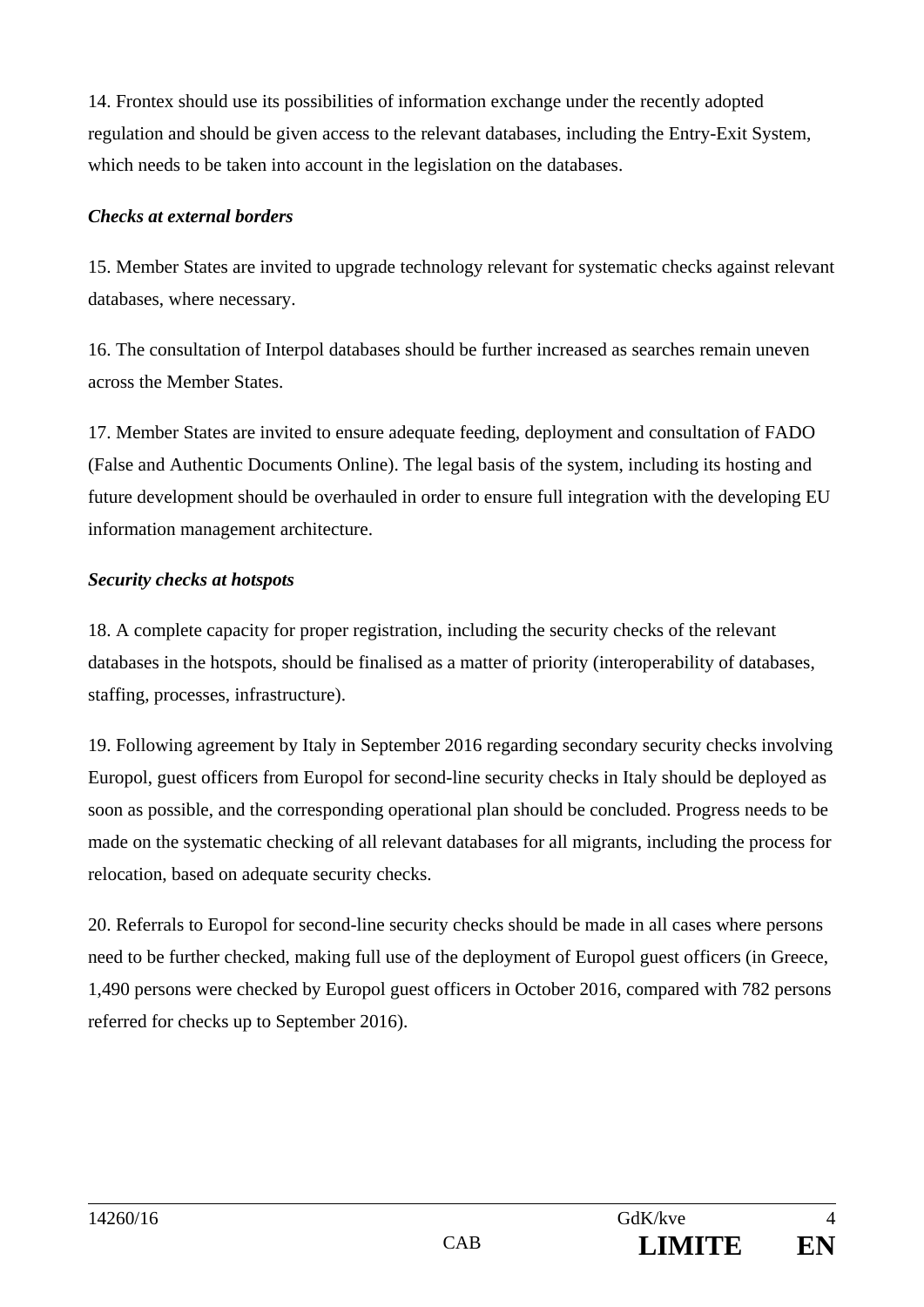# *Terrorist financing*

21. Listings should take place as soon as possible using the new CFSP autonomous listing system, in particular related to Daesh.

#### *EU Internet Forum*

22. The next meeting of the Internet Forum at Ministerial level of 8 December 2016 should explore together with the industry the possibility of voluntary implementation of automated detection mechanisms to facilitate removals, co-financing of relevant initiatives and solutions for timely voluntary cooperation on e-evidence (subscriber and transaction data). The key threats characterising the internet governance landscape, as identified in Europol's recent Internet – Organised Crime Threat Assessment (I-OCTA) 2016, should be addressed as a priority, in order to ensure efficient and effective investigations, especially also in the area of counter-terrorism.

#### *E-evidence*

23. The Commission is invited to accelerate efforts to propose a long-term solution for speedy and efficient access of investigators and judicial authorities to e-evidence, including strengthening the legal obligations to cooperate irrespective of where internet service providers are based.

#### *Encryption*

24. The issue of encryption should be addressed, as requested by the German and French Ministers of the Interior in their joint letter of 28 October 2016.

#### *Returnees*

25. The EU should as soon as possible define a common approach with regard to foreign terrorist fighter returnees.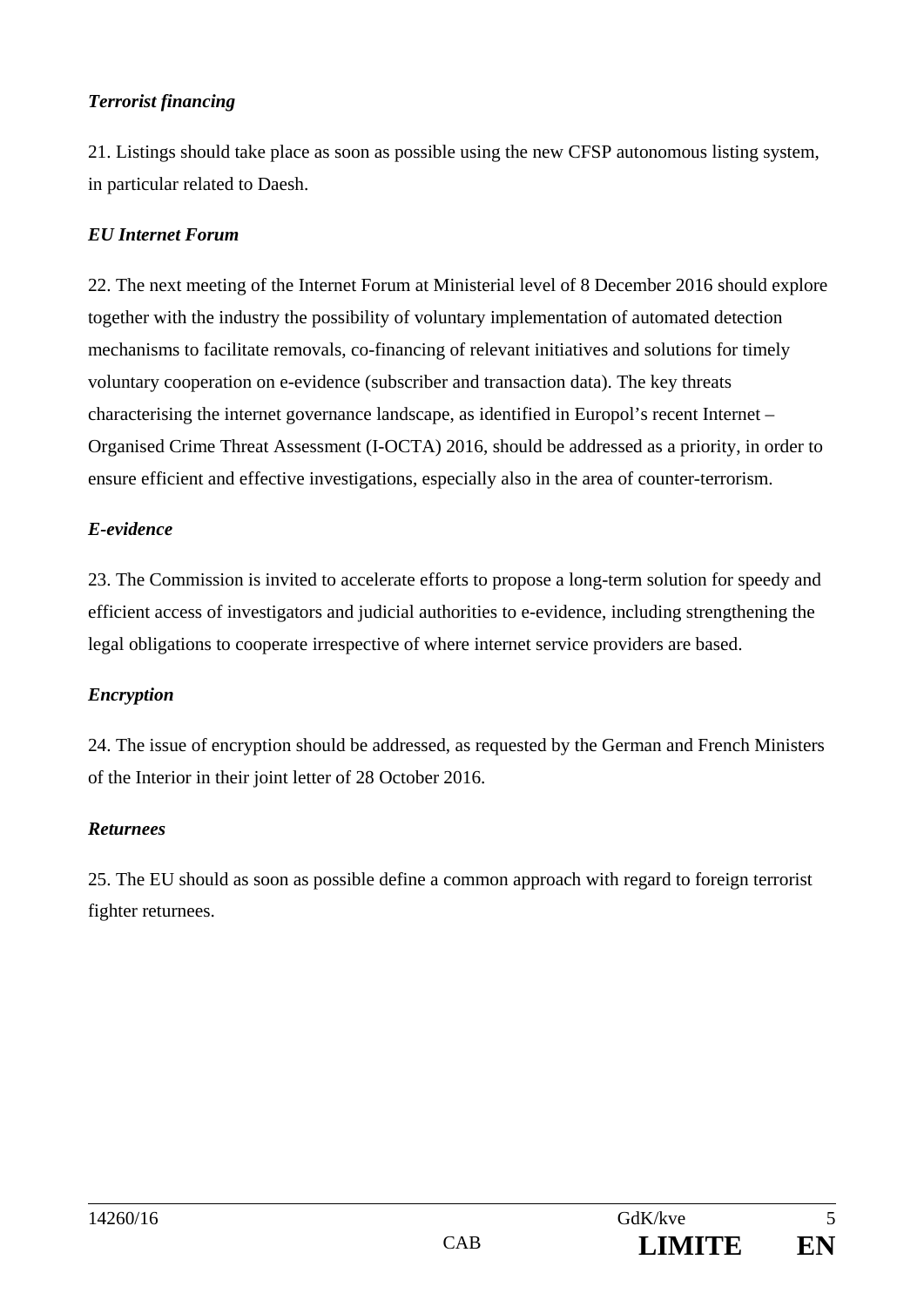# *External aspects*

26. Development and implementation of CT packages with priority partners in the Middle East and North Africa (MENA) region, Turkey and the Western Balkans should proceed as quickly and ambitiously as possible, with additional funding as appropriate. Follow-up for projects launched under the Instrument contributing to Stability and Peace (IcSP) short term needs to be ensured. The EU Justice and Home Affairs agencies should remain closely involved. As per the Commission Communication of 14 September 2016, there is a need to progress enhanced cooperation especially with MENA region third countries for cross-checking data against Europol's databases. The EEAS could help promote relevant transmission of information by third countries to Europol (either through Member States law enforcement officers posted abroad or through Interpol as an intermediary). The involvement of third countries has already generated tangible results, by contributing data to the Europol Information System (EIS).

# **Overview**

Developments with regard to the **European Counter-Terrorism Centre (ECTC) at Europol** have been positive. While still not reflecting the full extent of the threat, information sharing in the context of Europol has improved considerably**<sup>1</sup>** : 3 979 FTFs have been contributed by EU Member States to the Analytical Work File Focal Point Travellers (up from 2 421 in 2015), 3 291 FTFs (up from 1 493 in 2015) have been contributed by EU member States to the Europol Information System (EIS) and 6 400 individuals have been contributed by EU Member States to Focal Point Hydra (up from 4 398 in 2015). Queries of the EIS have increased to 954 375 in 2016 (up from 598 652 in 2015). 79 TFTP requests so far in 2016 (85 in 2015).

**1**

Europol data as of 23 September 2016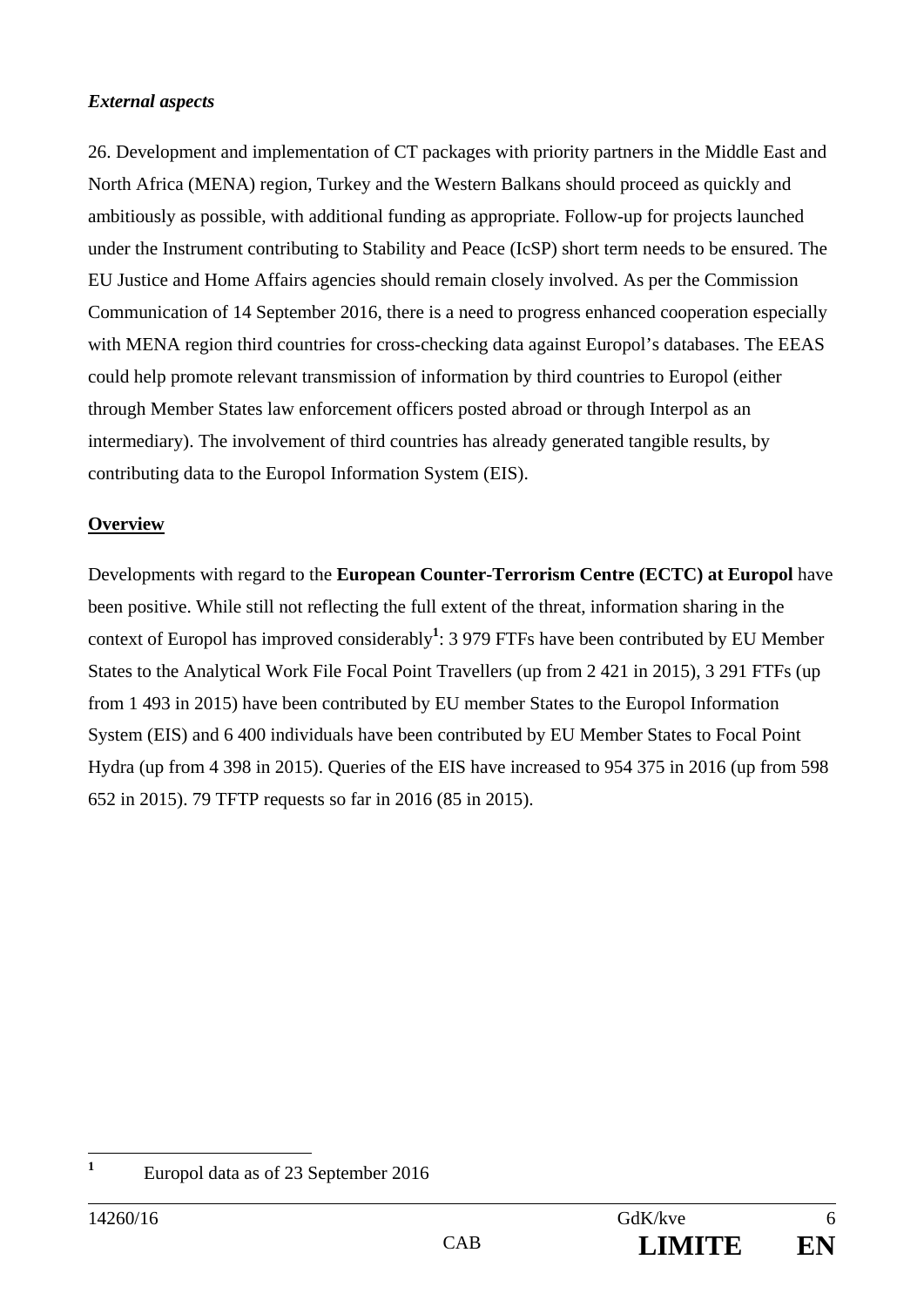Task Force Fraternité has continued to provide support to the investigations after the Brussels and Paris attacks and the Joint Liaison Team has started to identify new lines of investigations. The ECTC's staff is being increased, CT authorities of all EU Member States are now connected to the Secure Information Exchange Network Application (SIENA). Europol is developing a batch search mechanism for the SIS II and is preparing connection to the Visa Information System (VIS) and Eurodac. On 14 September 2016, the Commission presented new initiatives to reinforce the ECTC, notably as regards upgraded access to EU databases, strengthened internal governance, cooperation with third countries, as well as financial and human resources. The Communication<sup>2</sup>, also highlighted the importance of finding a practical solution for cooperation between law enforcement and intelligence communities whilst fully respecting Member States sole responsibility for national security.

By October 2016, the **EU Internet Referral Unit (IRU)** has made 15 421 referrals to internet service providers (88,9 % which resulted in removals by the companies), while referrals by Member States to the EU IRU remain low (1 203 items by 8 Member States, out of the 15 421 in total). Additional joint referral action days will be organized in November 2016, aimed also at the initiation of investigative measures.

There is a positive trend towards making better use of **Eurojust** in the fight against terrorism, however, this starts from a low level. Several Member States have requested Eurojust support in counter-terrorism cases, including major complex cases of cross-border nature such as the terrorist attacks in Paris and Brussels (47 cases registered so far in 2016 compared to 41 cases in 2015). Only one Eurojust Coordination Centre on counter-terrorism has ever been organized (in 2015). Member States have provided little information on criminal investigations and prosecutions for terrorist offences so far in 2016. Some Member States only share information about concluded court proceedings and not about ongoing prosecutions. Few Member States have submitted to Eurojust information on concluded counter-terrorism court proceedings. However, overall, information submitted to Eurojust has increased (113 ongoing CT prosecutions in 2016 compared to 100 in 2015 and 30 in 2014; 65 concluded CT court proceedings in 2016, 218 in 2015 and 180 in 2014).

 **2** Enhancing security in a world of mobility: improved information exchange in the fight against terrorism and stronger external borders, COM(2016) 602 final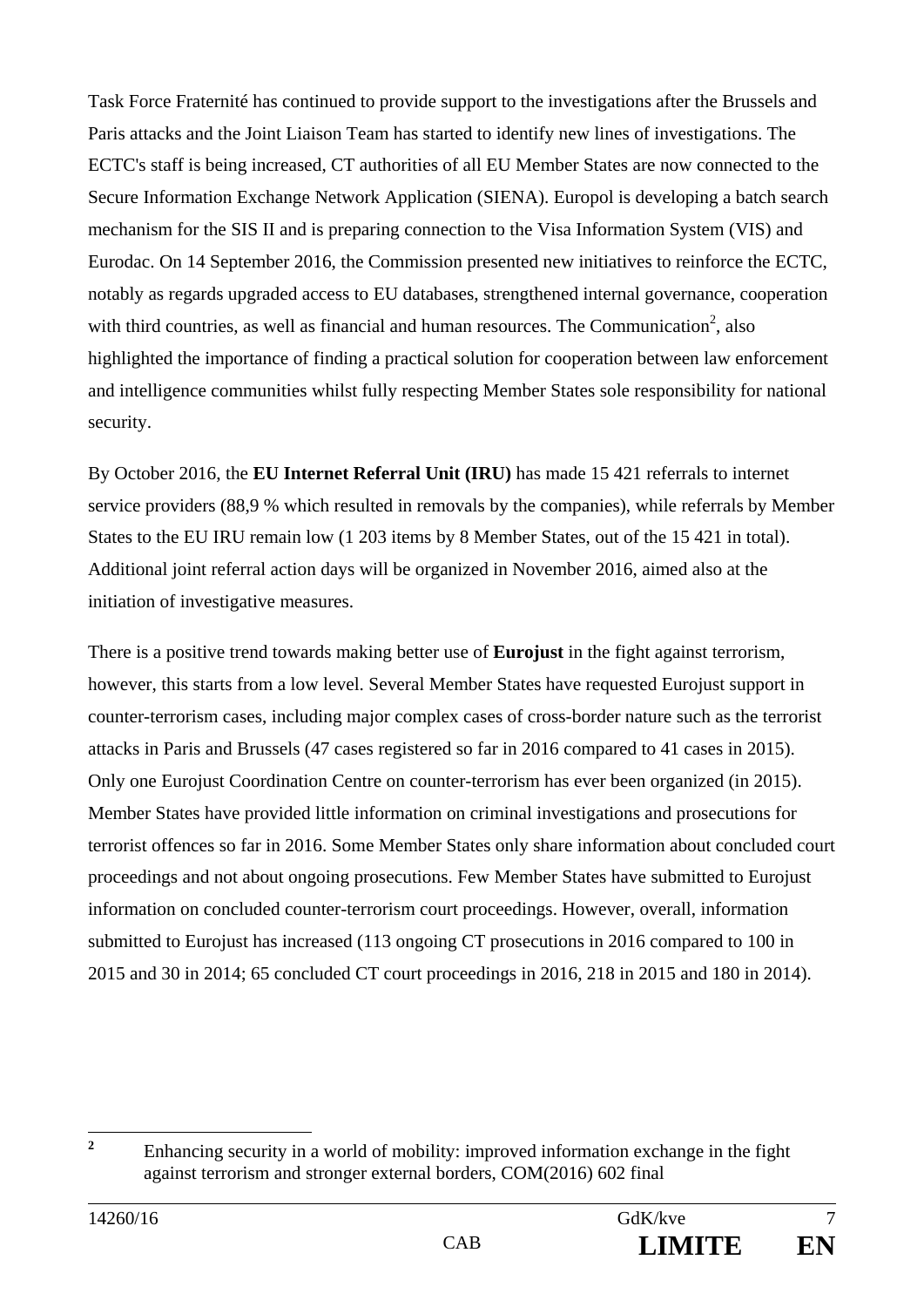Use of **SIS II** in the context of the fight against terrorism has increased significantly. In 2016, 78 015 alerts have been entered under Art. 36 (2) (up from 61 575 in 2015) and 9 516 alerts have been entered under Art. 36 (3) (up from  $7 \frac{945 \text{ in } 2015)^3}$ . Work is underway to further improve the use of the SIS II for counter-terrorism, particularly in relation to foreign terrorist fighters, in order to implement fully the Roadmap on information sharing adopted under the Netherlands Presidency. It will be important to fully cover interoperability in the update of the SIS II (Commission proposal expected in the near future). The SIS II Automated Fingerprint Identification system is being developed by eu-LISA, with the test phase starting in 2017 and full capability available in 2018.

Searches in the relevant **Interpol databases** have increased considerably, but remain uneven among Member States.

Implementation of **security aspects in the hotspots** has improved, but further progress is needed, in particular on the roll-out of the further planned hotspots in Italy (as only 30 % of the migrants arrive at the current hotspots). For second line security checks, deployment of Europol guest officers in Italy should happen as soon as possible. In September 2016, Italy agreed that Europol will be associated on the spot for secondary security checks as requested by the Council. Europol has provided input for an operational plan and is preparing the deployment of guest officers. In October 2016, Italy requested, in addition, Europol's support for additional security checks related to relocation. The implementation planning concerning the requested involvement of Europol in security measures for relocation is ongoing.

Further progress needs to be made with regard to systematic checks of the migrants against all relevant databases and the development of integrated system interface for simultaneous checks of the relevant databases in a single search (national AFIS database, Eurodac and SIS II).

 **3** Reference date for 2015 numbers is 31 December 2015; reference date for 2016 numbers is September 2016.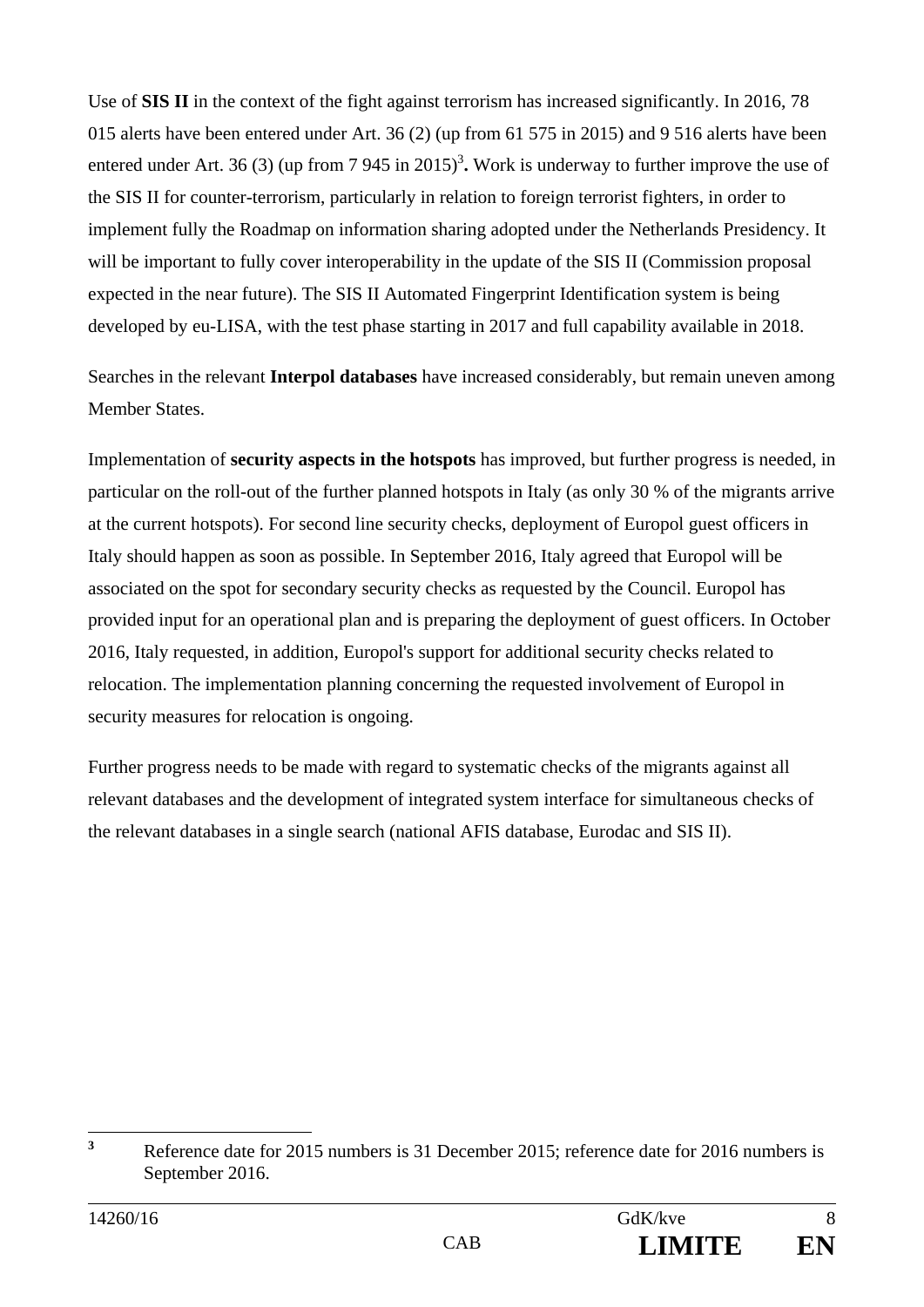In Greece, where Europol has been present in the hotspots for second line checks, few refugees have been referred to Europol for second line checks against Europol databases (782 persons between March and September 2016, there have already been hits in databases). In October, 1 490 persons were checked when the Europol guest officers had taken up full work. The number of second line checks should be proportionate to Europol capacity (26 guest officers from Member States at the moment). Europol guest officers should be used as effectively as possible in Greece.

There has been significant progress with regard to operational cooperation between **Frontex and Europol**, including the sharing of personal data. Efforts are being made to address the issue of **forged documents**, including the Commission's intention to present an action plan shortly and the deployment of Frontex advanced-level document experts in all hotspots. At the end of October 2016, Europol received confirmation from the Commission that the additional budget to cover the costs related to the deployment of guest officers for second-line security checks will be provided (1,5 Million Euro for the period March 2016 to February 2017)..

**FADO (False and Authentic Documents Online)** currently contains about 3.000 specimen of genuine documents and of anonymised examples of false documents, including known forgery techniques, as well as about 2.000 national false document alerts. Proper feeding, as well as adequate deployment and consultation at all border crossings points (including hotspots), at immigration services, at embassies and consulates, as well as with police forces remains uneven throughout the Union. In a mid-term perspective, FADO needs an overhaul of its communication technologies, in particular with a view of ensuring a better integration into the EU's information management architecture. Also, the legal basis of FADO<sup>4</sup> is outdated and needs revision.

Frontex is supporting the Member States to implement the **Common Risk Indicators** and has integrated them into all operations. Operational activity against **firearms trafficking**, included related to the Western Balkans, has increased. Europol and Frontex are very involved.

 $\overline{a}$ **4** Council Joint Action of 3 December 1998, 98/700/JHA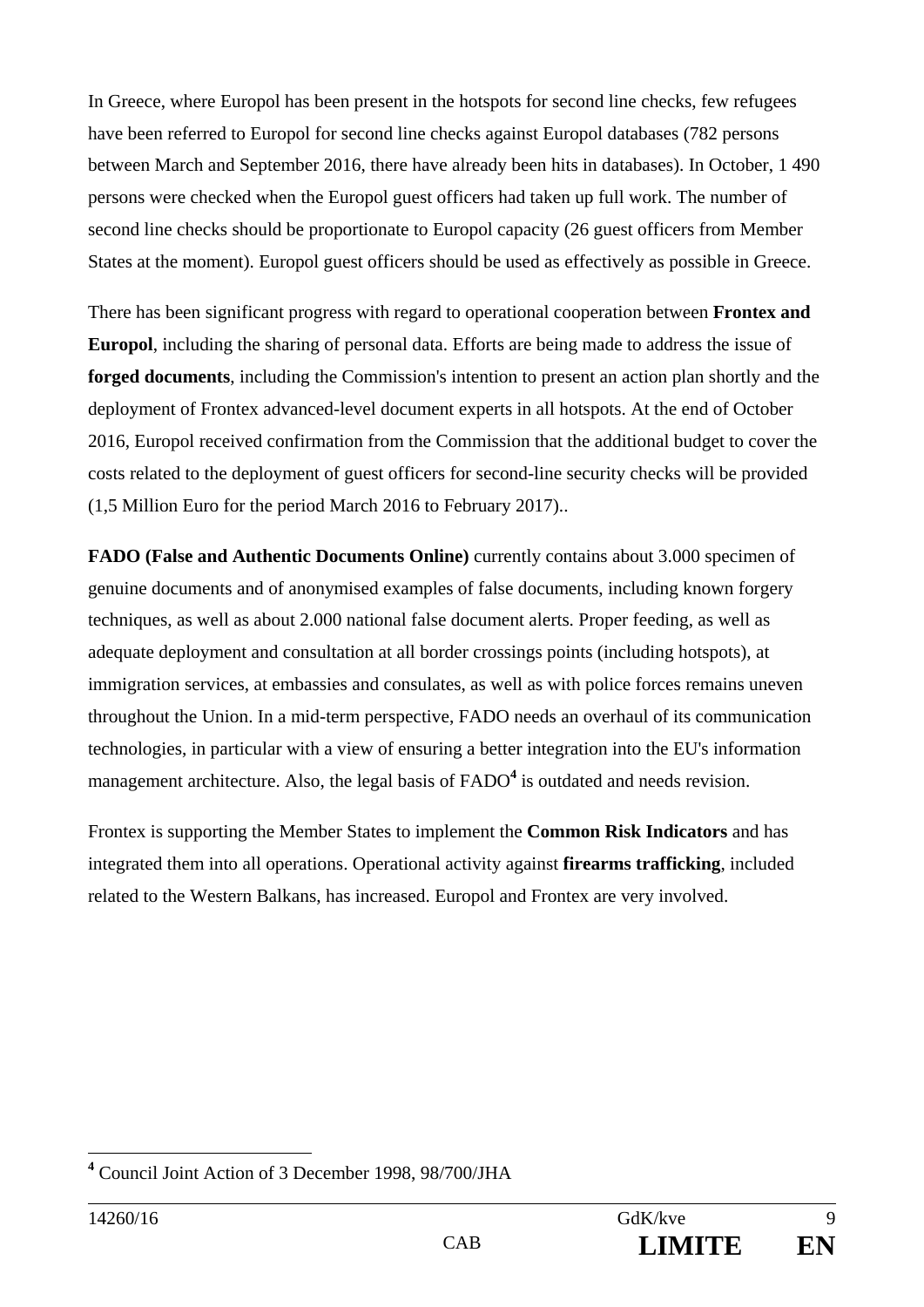The **integration of the FIU.net into Europol** has so far not resulted in significantly enhanced cooperation between FIUs and Europol on counter-terrorism, although it would be beneficial to systematically cross-check information from the FIUs via the FIU.net. Europol has launched pilots to strengthen such cooperation (possibility for FIUs to make TFTP requests and cross-matching data related to foreign terrorist fighters).

A new **anti-terrorism Common Foreign and Security Policy (CFSP) regime** (allowing for autonomous EU listings for assets freezing and entry bans also for EU nationals) has been adopted, but listings on this basis have not taking place yet.

In the context of the **EU Internet Forum**, the Commission has focused on removal of content (preparation of the establishment of an industry-wide Joint Referrals Platform) and counternarratives (Commission will launch a 10 Million Euro Civil Society Empowerment Programme). The successful work of the Syria Strategic Communications Advisory Team will be continued with Commission support and has as of 1 October 2016 been transformed into the **European Strategic Communications Network**, continuing to provide consultancy services to interested Member States and increase common understanding through the network. Europol's recent Internet – Organised Crime Threat Assessment (I-OCTA) 2016 has highlighted key threats emerging from the internet governance landscape. In particular, the so called Carrier Grade Network (CGN) modalities undermine the ability of law enforcement authorities to associate and link a particular cyber criminal's activity back to a particular IP address, requiring further action as highlighted in the I-OCTA.

Council Conclusions **on e-evidence** were adopted in June 2016. On this basis, the Commission is working closely with Member States, Eurojust and Europol and has launched a process of experts meetings with a view to provide a report at the JHA Council in December 2016 on the progress made so far to explore a common EU approach. In a joint letter of 28 October 2016, the German and French Ministers of the Interior highlighted the need to find in this context also solutions for **encryption**, based on strengthening the legal obligation of electronic communication service providers, including those based outside of the EU, to directly cooperate with the competent authorities of the Member States with regard to criminal investigations.